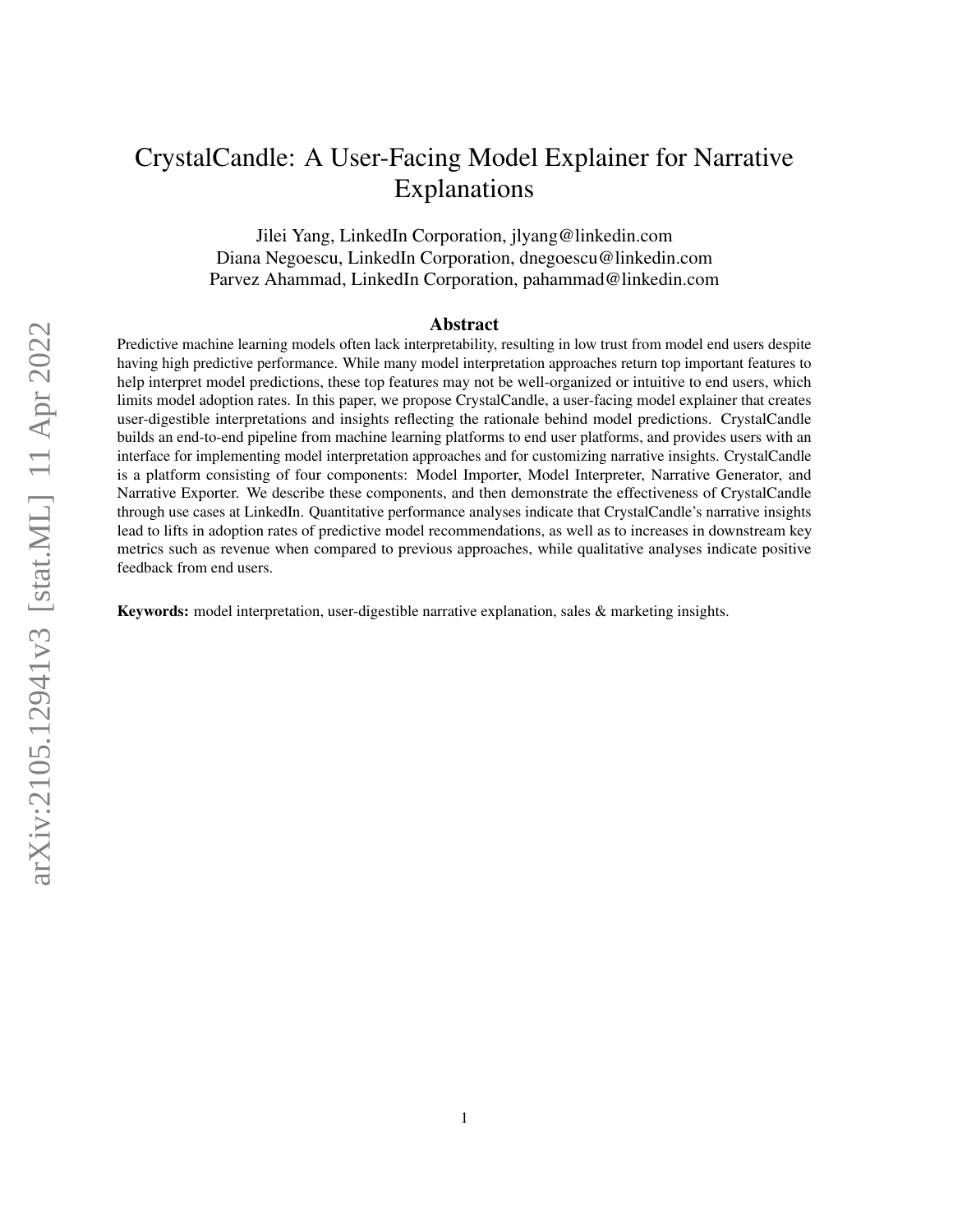# <span id="page-1-0"></span>1. Introduction

Predictive machine learning models are widely used in a variety of areas in industry. For example, in sales and marketing, predictive models can help determine which potential customers are likely to purchase a product, and in healthcare, they can assist clinicians in detecting the risks of certain diseases. Complex predictive models such as random forest, gradient boosted trees, and deep neural networks can produce more accurate predictions than simple models such as linear regression and decision trees, and are therefore preferred in many use cases where prediction accuracy is of utmost importance. However, one important challenge is explaining model predictions to end users who are experts in their domains, using application-specific platforms and language. Previous literature points out that users can be reluctant to use the predictive models if they do not understand how and why these models make predictions [\[1\]](#page-11-0), [\[2\]](#page-11-0). Therefore, building a user-facing model explainer that provides model interpretation and feature reasoning becomes crucial for engendering trust in prediction results and creating meaningful insights based on them.

Unfortunately, most complex predictive models with high predictive performance are intrinsically opaque, causing difficulties in intuitive interpretations. Even though some models output a list of globally important features to interpret the overall model prediction, usually no interpretations at individual sample level are produced. For example, in sales prediction, it may be that for customer A, browsing time is the most important feature whereas for customer B, discount is the most important. A sales team may strategize different customers individually by learning each customer's own top features. Therefore, developing a userfacing model explainer which provides feature reasoning at individual sample level is of critical need [\[3\]](#page-11-0).

There exist several state-of-the-art model interpretation approaches that enable sample-level feature reasoning, e.g., LIME [\[3\]](#page-11-0), KernelSHAP [\[4\]](#page-11-0), and TreeSHAP [\[5\]](#page-11-0). These approaches produce feature importance scores for each sample, indicating how much each feature has contributed to the model prediction. A typical example of model prediction and interpretation results using LIME for a jobs upsell model in LinkedIn sales prediction is shown in Table [1.](#page-2-0) Here, a random forest model predicts how likely each LinkedIn customer is to purchase more job slot products at contract renewal by using over 100 features covering areas such as job slots usage, job seeker activity, and company level attributes.

The left panel of Table [1](#page-2-0) displays the model outputs with the interpretation results for a specific customer in jobs upsell prediction. Here, even though we have conducted sample-level feature reasoning by providing top important feature lists, there still exist several challenges when surfacing model interpretation results to end users such as sales teams:

- 1. Feature names in top important feature list may not be easily understood by sales teams. For example, feature names such as hire\_cntr\_s3 and conn\_cmp\_s4 may be too abstract for sales team to extract meaningful information.
- 2. Top important feature lists may not be well-organized. For example, some features are closely related to each other and can be grouped, some features contain too many details for sales team to digest, and some features are not very meaningful to sales team and can be removed.
- 3. Top important feature lists may not be easily integrated into sales management platforms which use sales-friendly language, resulting in low adoption rates by sales teams on predictive modeling intelligence.

A desired resolution is to convert these non-intuitive model interpretation results into user-digestible narrative insights as shown in the right panel of Table [1.](#page-2-0)

Two common approaches for creating narratives in the literature are generation-based and template-based [\[6\]](#page-11-0). The former relies on neural-network-based natural language generation techniques, and can generate narrative explanations in an automatic way to effectively save human effort. However, the generation-based approach usually requires a large training data set, which may not exist in many use cases – for example, in sales prediction, our main use case, existing narratives for sales recommendations are very limited, as sales teams usually do not write logs of how they reached decisions about their customers. On the other hand, template-based approaches can achieve a much higher generalizability than generation-based approaches, as they do not rely on such training data. For this reason, we choose the template-based approach for creating narrative explanations.

In this paper, we propose a template-based, user-facing model explainer - CrystalCandle, which aims to create userunderstandable interpretation and insights, and to reflect the rationale behind machine learning models. In contrast with sample-level model interpretation approaches, Crystal-Candle has added follow-up steps to convert non-intuitive model interpretation results into user-digestible narrative insights. In contrast with other approaches, such as rule-based narrative generation systems, CrystalCandle is more scalable as it has leveraged machine learning models to conduct automatic narrative ranking.

To our knowledge, CrystalCandle is the first user-facing model explainer employed in industry that provides a userfriendly interface to conduct model interpretation and nar-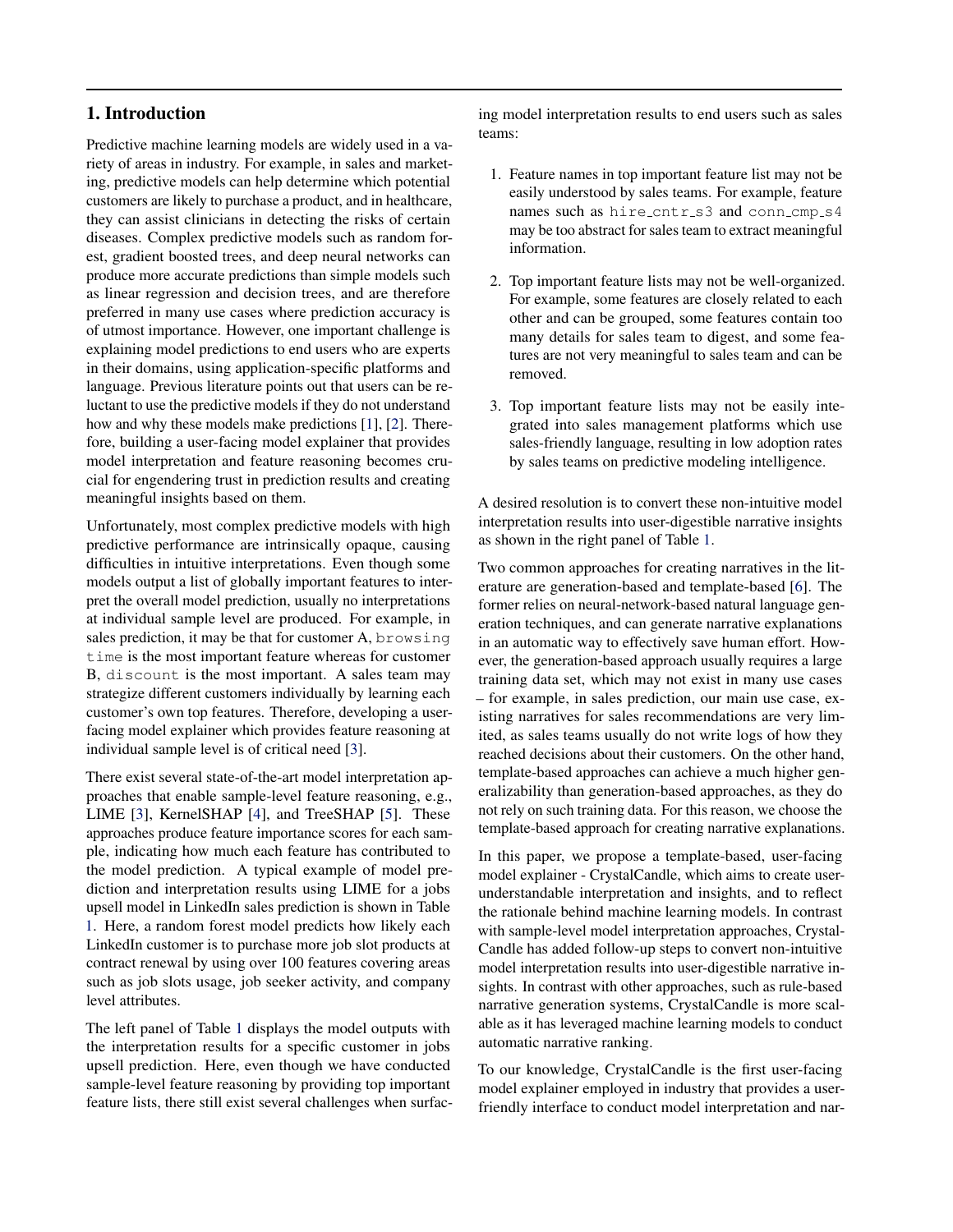<span id="page-2-0"></span>

| Model Prediction & Interpretation (Non-Intuitive) | <b>Narrative Insights (User-Friendly)</b>                                     |
|---------------------------------------------------|-------------------------------------------------------------------------------|
| Propensity score: 0.85 (Top 2%)                   | This account is extremely likely to upsell. Its upsell like-                  |
| Top important features (with importance score):   | lihood is larger than 98% of all accounts, which is driven                    |
| • paid_job_s4: $0.030$<br>• job_view_s4: $0.013$  | by:<br>• Paid job posts changed from 10 to 15 $(+50\%)$ in the<br>last month. |
| $\bullet$ hire_entr_s3: 0.011                     | • Views per job changed from 200 to 300 $(+50\%)$ in the                      |
| $\cdot$ conn_cmp_s4: 0.009                        | last month.                                                                   |
| .                                                 | $\bullet$                                                                     |

Table 1. Model prediction & interpretation result (left panel) and narrative insights (right panel).

rative customization. Besides sales and marketing, Crystal-Candle is applicable in a variety of use cases in industry. For example, in healthcare, CrystalCandle can help identify top signals in disease risk prediction, and then translate them into clinical reports which are digestible to clinicians. In credit card applications, narratives containing main reasons why applicants get rejected can be generated by CrystalCandle from credit risk prediction models, and then surfaced to credit card applicants for their reference.

The rest of the paper is organized as follows. Section 2 lists related work in the area of model interpretation and narrative generation; Section 3 describes the design of CrystalCandle; Section [4](#page-7-0) presents use cases of CrystalCandle at LinkedIn, including performance evaluation results; Section [5](#page-10-0) points out some limitations of CrystalCandle and discusses future directions; and Section [6](#page-11-0) concludes our work.

# 2. Related Work

Model interpretation approaches that focus on sample-level feature reasoning have been widely explored in recent years. Examples include Shapley Value [\[7\]\[8\]](#page-11-0), Local Gradient [\[9\]](#page-11-0), Integrated Gradient [\[10\]](#page-11-0), Quantitative Input Influence (QII) [\[11\]](#page-11-0), Leave-One-Covariate-Out (LOCO) [\[12\]](#page-12-0), LIME [\[3\]](#page-11-0), KernelSHAP [\[4\]](#page-11-0), and TreeSHAP [\[5\]](#page-11-0). Moreover, many model interpretation platforms have also been developed to facilitate the implementation of these approaches in a unified way, e.g., Microsoft InterpretML [\[13\]](#page-12-0) and Machine Learning Interpretability (MLI) in H2O Driverless AI [\[14\]](#page-12-0). All these model interpretation approaches and platforms can easily suffer from one challenge when interpretation results are presented to end users: feature importance scores in tabular/bar-chart format may not be very intuitive, resulting in low adoption rates.

To overcome this limitation, user-digestible narrative-based model interpretations have been proposed [\[15\]\[16\]](#page-12-0). Two common approaches for such interpretations are generationbased and template-based. Examples of neural network generation-based approaches include synthesizing explanations triggered by the word "because" [\[17\]\[18\]](#page-12-0), leveraging LSTM to generate explanation sentences [\[19\]](#page-12-0), creating tips for Yelp restaurants based on GRU [\[20\]](#page-12-0), and developing a multi-task recommendation model which performs rating prediction and recommendation explanation simultaneously [\[21\]](#page-12-0). However, generation-based approaches highly depend on the quality and quantity of training data, thus are less generalizable than template-based approaches.

Recent work on creating narrative explanations via templatebased approaches includes imputing the predefined narrative templates with the most important features to explain the recommendation models [\[22\]\[23\]\[24\]](#page-12-0). In [\[25\]](#page-12-0), a Java package provides narrative justifications for logistic/linear regression models, [\[26\]](#page-12-0) propose a way to generate narrative explanations using logical knowledge translated from a decision tree model, and [\[27\]](#page-12-0) introduce a rule-based explainer for a GDPR automated decision which applies to explainable models. However, all these aforementioned templated-based approaches are only applicable to a subset of machine learning models, and can easily fail when facing a more complex model such as a random forest. Moreover, the templates used in these approaches are predefined, with limited variations, and as a result, the generated narratives can become repetitive and hard to customize. In Crystal-Candle, we overcome these limitations by implementing model-agnostic interpretation approaches which apply to arbitrary predictive machine learning models, and by providing a user-friendly interface that allows customizing an unlimited number of narrative templates.

# 3. CrystalCandle Design

## 3.1. Overview

We propose CrystalCandle as a self-service platform for user-facing explanation. CrystalCandle demystifies the out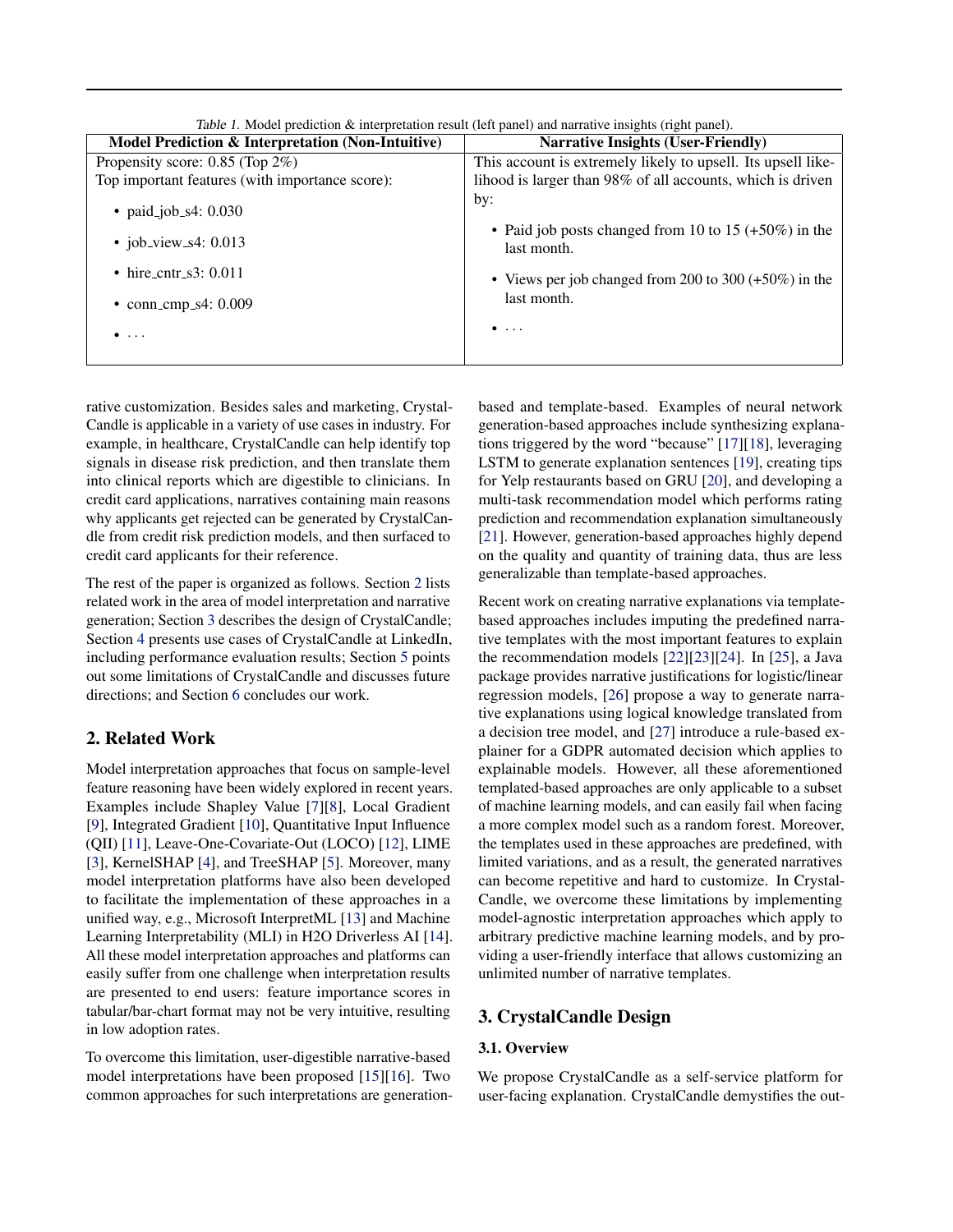puts of predictive models by assigning feature importance scores, and converts non-intuitive model predictions and top important features into user-understandable narratives. This enables end users to obtain insights into model predictions, and to build trust in model recommendations.

CrystalCandle is designed to support all the commonly-used black-box supervised machine learning models, including but not limited to support vector machines, bagging, random forests, gradient boosted trees, and deep neural networks.

Several challenges existed in the design and deployment of CrystalCandle:

- 1. How to consume outputs from a range of machine learning platforms implementing machine learning models?
- 2. How to enable flexibility in choosing model interpretation approaches for different use cases?
- 3. How to efficiently generate template-based narratives while allowing narrative customization?
- 4. How to produce narratives compatible with a range of end user platforms?

To address the above challenges, we designed CrystalCandle as a flexible platform consisting of four components: Model Importer, Model Interpreter, Narrative Generator and Narrative Exporter. These four components resolved the above challenges in sequential order. Figure [1](#page-4-0) shows these four components:

- 1. Model Importer: Consumes model output from major machine learning platforms and transforms it into standardized machine learning model output.
- 2. Model Interpreter: Implements a collection of model interpretation approaches to process the standardized machine learning model output, and produces samplelevel top important feature lists.
- 3. Narrative Generator: Creates user-digestible narratives via a template-based approach, based on the standardized machine learning model output, and additional feature information and narrative templates provided by CrystalCandle users; Selects top narratives by using top important feature list for each sample.
- 4. Narrative Exporter: Surfaces sample-level top narratives onto major end user platforms with necessary format adjustments.

In the following sections, we introduce these four components in more detail.

#### 3.2. Model Importer

As we move toward machine learning platforms such as ProML from LinkedIn,<sup>1</sup> AutoML from Google,<sup>2</sup> and Create ML from Apple,<sup>3</sup> it is very likely that different platforms produce model outputs in very different formats, resulting in low efficiency of developing model explainers specifically for each platform. A natural resolution is to first convert these model outputs into standardized format. This leads to the development of Model Importer.

The Model Importer takes the model output from a set of machine learning platforms as its input, and produces standardized machine learning model output, which will be used in the following Model Interpreter and Narrative Generator. For use cases at LinkedIn, the set of machine learning platforms includes ProML and other internal platforms built by data science teams. A typical standardized machine learning model output consists of feature vectors and prediction scores of all the samples, and optionally the predictive model itself with a unified interface (i.e., the interface should take standardized input (feature vectors) and produce standardized output (prediction scores)). We set the predictive model to be optional, since the following Model Interpreter can sometimes work well even without access to the original model, and the Narrative Generator does not depend on the original model.

#### 3.3. Model Interpreter

Model Interpreter is the second component of CrystalCandle, aiming to reveal insights behind machine learning model recommendations. It takes the output of Model Importer as its input, and produces sample-level top important feature lists by calculating feature importance scores for each sample, which are then conveyed to the Narrative Generator as one of its inputs.

The Model Interpreter consists of a collection of model interpretation approaches with a unified input format (i.e., standardized machine learning model output) and a unified output format (i.e., sample-level top important feature lists). The collection of model interpretation approaches includes state-of-the-art methods that produce sample-level feature importance scores, e.g., LIME [\[3\]](#page-11-0), KernelSHAP & DeepSHAP [\[4\]](#page-11-0), and TreeSHAP [\[5\]](#page-11-0). The Model Interpreter need not have the model itself accessible – the model may be trained in a separate system/device or there exist privacy/security concerns. If that is the case, high-performing model interpretation approaches, such as K-LIME, are available [\[14\]](#page-12-0).

<sup>&</sup>lt;sup>1</sup>https://engineering.linkedin.com/blog/2019/01/scalingmachine-learning-productivity-at-linkedin

<sup>2</sup> https://cloud.google.com/automl

<sup>3</sup> https://developer.apple.com/machine-learning/create-ml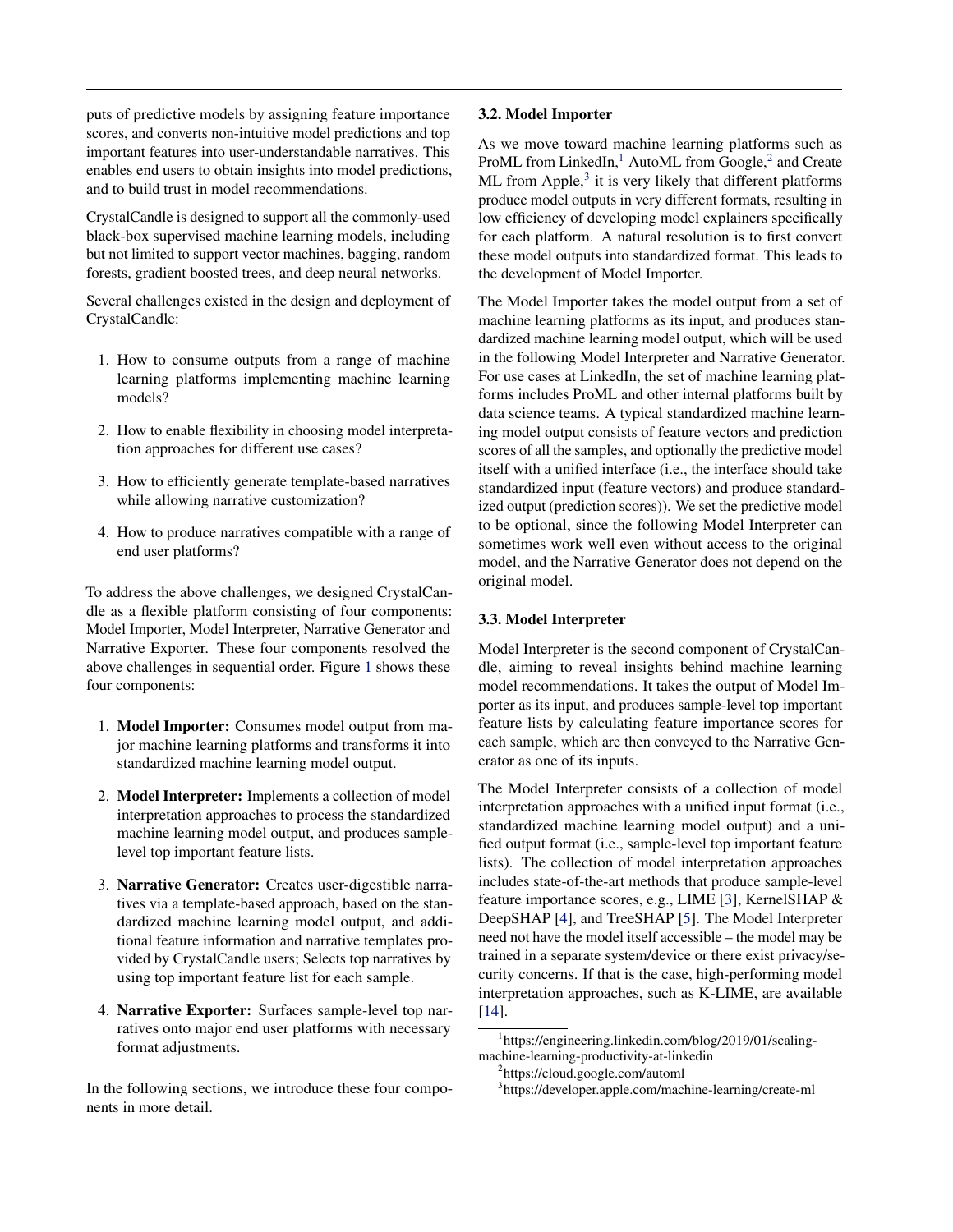<span id="page-4-0"></span>

Figure 1. CrystalCandle Components.

CrystalCandle users have the flexibility to choose the appropriate interpretation approach in their use cases: For example, if the input machine learning platform implements a restricted set of machine learning algorithms (e.g., only tree-based algorithms or neural-network-based algorithms), then CrystalCandle users can choose model-specific interpretation approaches such as TreeSHAP and DeepSHAP as they are usually more computationally-efficient than modelagnostic ones; On the contrary, if the original platform keeps a large set of candidate algorithms, then model-agnostic interpretation approaches such as LIME and KernelSHAP are recommended.

#### 3.4. Narrative Generator

Narrative Generator is the key innovative part of Crystal-Candle, as it generates human-understandable narratives for interpreting model predictions. Its input consists of the outputs from Model Importer and Model Interpreter, as well as Insights Design, which in turn consists of a Feature Info File and Narrative Templates (shown in Figure 1, details provided in Section 3.4.1[-3.4.4\)](#page-6-0). The design of Narrative Generator is challenging: Information solely from the model itself such as feature name, feature value, and feature importance score may not be comprehensive enough for narrative construction. Additional information such as feature descriptions and narrative templates are needed as well.

To address the above challenge, we propose the Narrative Generator, with the goal of minimizing the human effort in narrative generation while keeping the flexibility in narrative customization. Many heavy tasks, such as feature value extraction, template imputation, and narrative ranking are handled inside the Narrative Generator in an automated way. To enable narrative customization, we introduce Insights Design, an additional input to Narrative Generator provided by CrystalCandle users. Insights Design contains information from domain knowledge owners which cannot be directly extracted from the model itself, but is essential to narrative construction. Insights Design has two components: Feature Info File and Narrative Templates. The Feature Info File contains additional information for each model feature, including feature hierarchy information, detailed feature descriptions, and narrative template imputation rules. The Narrative Templates file contains a collection of templates for imputing appropriate feature values.

In the following sections, we describe key features of Narrative Generator in detail.

#### 3.4.1. FOUR-LAYER FEATURE HIERARCHY

An intuitive way to understand feature meaning and the intrinsic relationship between different features is to construct a hierarchical structure for these features. In CrystalCandle, we propose a four-layer feature hierarchy, where the original features are set to be the first layer. This feature hierarchy is manually constructed with the help of model owners, and is specified by Feature Info File in Insights Design. In practice, feature correlation analysis can also help in finding the appropriate hierarchical structure by providing feature grouping information.

Table [2](#page-5-0) shows a sample feature hierarchy for 8 selected features from the jobs upsell model introduced in Section [1.](#page-1-0) There are four hierarchical layers for features in Table [2:](#page-5-0)

• Original-feature layer (1st layer): This layer contains all the original features used in the model.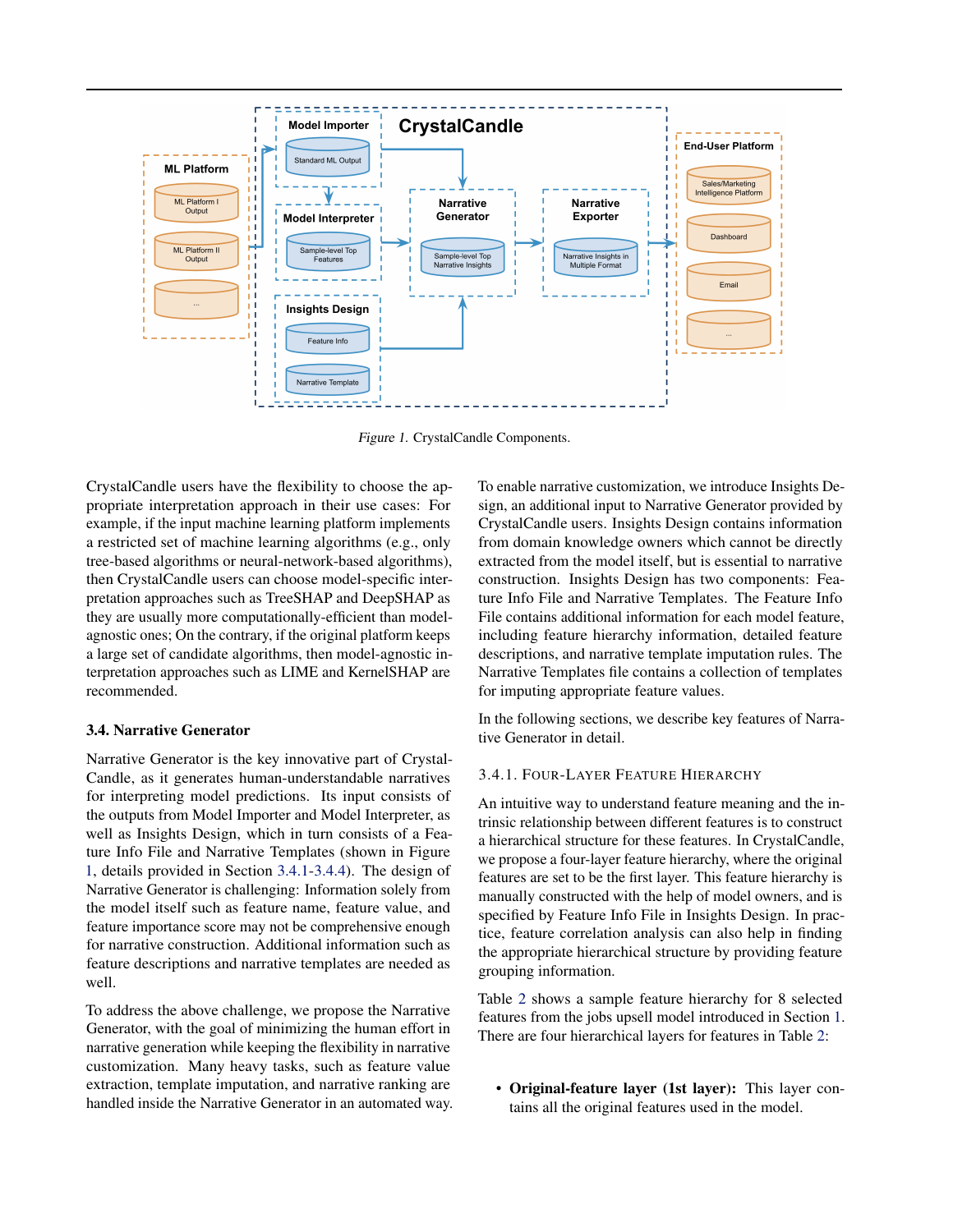<span id="page-5-0"></span>

| Original-Feature | <b>Super-Feature</b> | <b>Ultra-Feature</b> | Category            |
|------------------|----------------------|----------------------|---------------------|
| job_qty          | job slots            | job slots            | product booking     |
| job_dprice_usd   | job slots            | job slots            | product booking     |
| job_view_s3      | views per job        | job view             | product performance |
| job_view_s4      | views per job        | job view             | product performance |
| job_viewer_s3    | viewers per job      | job view             | product performance |
| job_viewer_s4    | viewers per job      | job view             | product performance |
| job_applicant_s3 | applicants per job   | job applicant        | product performance |
| job_applicant_s4 | applicants per job   | job applicant        | product performance |

Table 2. Feature hierarchy for selected features from jobs upsell model.

- Super-feature layer (2nd layer): This layer is used to group closely related original-features for narrative construction. For each super-feature, one narrative will be constructed, and every original-feature under this super-feature will have the opportunity to appear in this narrative. Another important functionality of this layer is to conduct feature name explanation. As we can see from Table 2, the super-feature names are much more understandable than the originalfeature names, and they themselves are likely to appear in the narrative as well. For example, one narrative will be constructed for the super-feature views per job, where the values of the original-features job\_view\_s3 and job\_view\_s4 as well as the super feature name views per job are likely to be incorporated into the narrative. We discuss the details of how to construct narratives in Section 3.4.2.
- Ultra-feature layer (3rd layer): This layer is used to identify and filter out super-features with (almost) duplicated information to end users. For example, in Table 2, both super-features views per job and viewers per job are under ultra-feature job view as they are very likely to contain overlapped information. If we show one narrative of views per job to end users, then the marginal benefit to show the other narrative of viewers per job will be low. We discuss how to filter out super-features under one ultra-feature in Section [3.4.3.](#page-6-0)
- Category layer (4th layer): This layer is used to group relevant narratives and concatenate them into paragraphs. For example, in Table 2, both ultrafeatures job view and job applicant belong to category product performance, and their corresponding narratives can then be concatenated into one paragraph by using conjunction phrases. We discuss the details of narrative concatenation in Section [3.4.4.](#page-6-0)

We note that when the Narrative Generator was initially designed, it only consumed the original-feature and the

super-feature layers as its input, as these two layers seemed necessary and sufficient in narrative generation. However, as more and more requests for narrative deduplication and narrative concatenation came in from CrystalCandle users, we decided to add the ultra-feature and the category layers, in order to realize these two additional functionalities. In practice, CrystalCandle users can choose whether to specify the ultra-feature and category layers based on their own use cases. For example, specifying the ultra-feature layer is recommended if the generated narratives contain too much redundant information, and specifying the category layer is recommended if end users prefer reading paragraphs. If CrystalCandle users find it unnecessary to specify either of these two layers, they can simply set them the same as the super-feature layer to reduce preparation effort.

## 3.4.2. NARRATIVE TEMPLATE IMPUTATION

An important prerequisite for narrative construction is building the narrative templates in Insights Design. Narrative templates are manually constructed with the help of model owners, and then translated into appropriate code for imputing feature values in Narrative Generator. An example of how to translate narrative templates into code can be found in Section [A.1](#page-13-0) in the Appendix.

Table [3](#page-7-0) shows sample narrative templates for the jobs upsell use case. Here, we refer to value change as an "insight type": Each super-feature corresponds to one insight type, which determines the specific narrative template to use. prev\_value and current\_value in the template value change are "insight items": each original-feature under one super-feature corresponds to one insight item, which determines the position to impute the original-feature value into the narrative template. For example, as shown in Table [4,](#page-7-0) the original-features job\_view\_s3 and job view s4 under the super-feature views per job correspond to insight items prev value and current\_value respectively, where prev\_value and current value can be identified as two positions in the template value\_change in Table [3.](#page-7-0) percent\_change is an example of an "extra insight item" whose value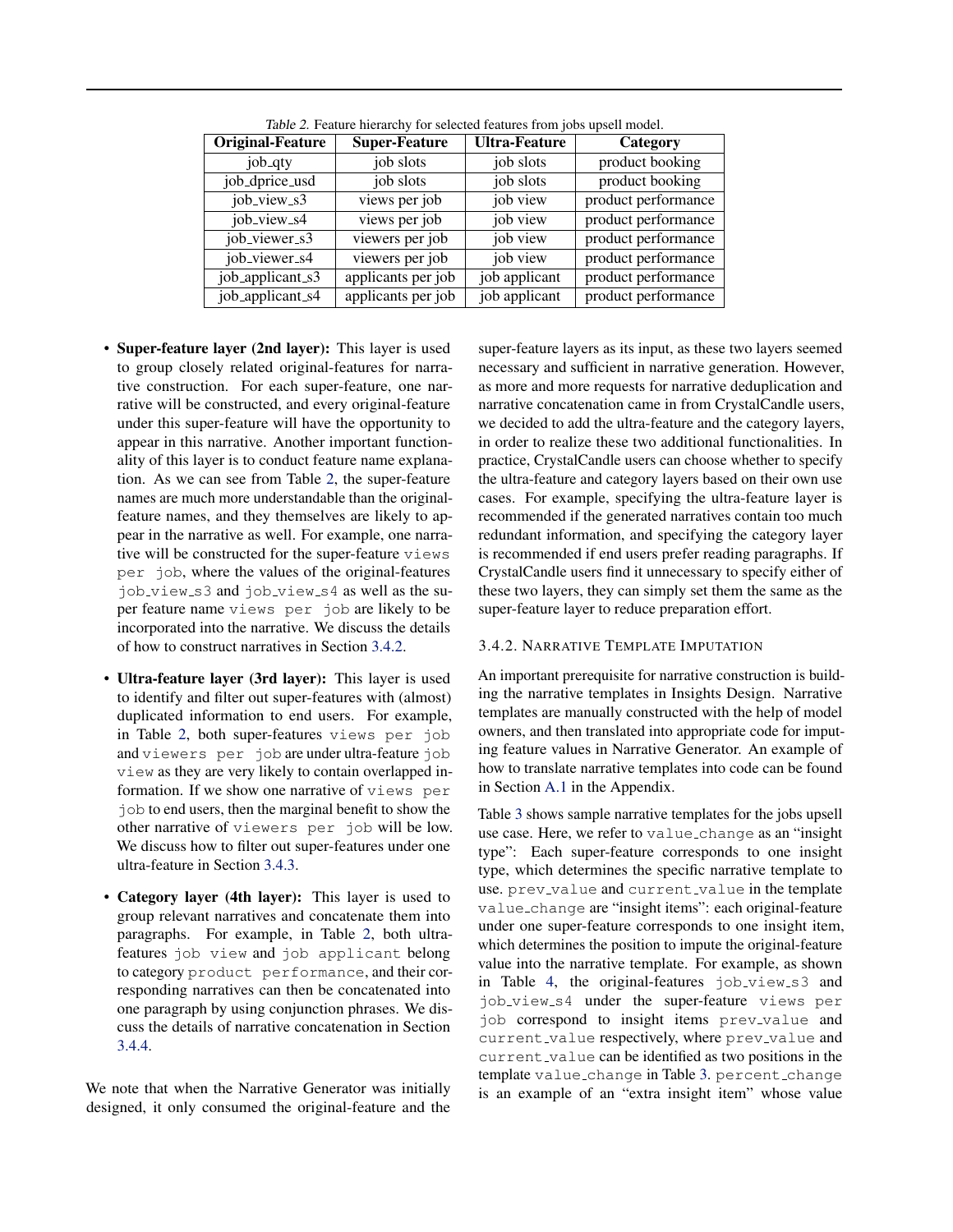<span id="page-6-0"></span>may not be directly extracted from original-features but can be derived by extra calculations on the existing insight items. For example, here percent change = (current value-prev value)/prev value\*100. We note that the appearance of the original-features within a given narrative is solely determined by the design of the narrative template, rather than the importance scores of the original-features – we discuss the usage of these importance scores in Section 3.4.3. We also mention that, by default, all the original-features under one super-feature will appear in its corresponding narrative.

The introduction of "insight type" and "insight item" enables the reusability of narrative templates. For example, both super-features views per job and applicants per job share the same insight type, and thus their narratives are constructed based on the same template. Moreover, "insight item" enables the construction of sample-specific narratives, as each sample has its own feature values to be imputed.

In addition to Narrative Templates, we are now able to specify the complete version of Feature Info File within Insights Design: The Feature Info File consists of all the columns in Table [2](#page-5-0) and [4:](#page-7-0) Original-Feature, Super-Feature, Ultra-Feature, Category, Insight Type, and Insight Item, which contains essential feature information for narrative construction. Three additional columns: Insight Threshold, Insight Weight, and Source, can also be incorporated as optional columns to make the narrative generation process more customizable. The detailed introduction of these three columns can be found in Section [A.2](#page-13-0) in the Appendix.

#### 3.4.3. NARRATIVE RANKING

By introducing the feature info file and narrative templates, we are able to construct a collection of narratives for each sample. However, too many narratives may overwhelm end users, so instead we aim to present them with a few selected ones which show the strongest signals to support the model recommendations.

To select the most important narratives in a scalable way, we leverage the sample-level top important feature list created from Model Interpreter to rank all the narratives, and then present the end users with the top ones. To this end, we introduce the narrative importance score, which reflects how large the contribution of each narrative is to the model prediction. We set the score to be the maximum importance score among all the original-features under the super-feature corresponding to the narrative. The intuition behind this setting is that one narrative is important as long as at least one of its corresponding original-features is important.

We conduct narrative deduplication by retaining only the top K narratives with the largest narrative importance scores

under each ultra-feature (Recall that the ultra-feature is in a higher hierarchy of the super-feature, which groups those super-features sharing the overlapped information). We can set  $K = 1$  to make the generated narratives most concise. One example of conducting narrative ranking and deduplication in jobs upsell use case can be found in Section [A.3](#page-14-0) in the Appendix (Table [8\)](#page-14-0).

Finally, we point out that narrative ranking has inherited a good property from feature ranking in Model Interpreter: narrative ranking is sample-specific. A narrative with the same content, e.g., views per job, can be ranked as No. 1 for customer A but No. 5 for customer B, indicating its different contributions in supporting the recommendations for different customers.

## 3.4.4. NARRATIVE CONCATENATION

Narrative concatenation is enabled by the category layer of the four-layer feature hierarchy, where relevant narratives under the same category can be concatenated as a paragraph rather than a bullet-point list. The major goal is to make the narratives better-organized so that the narratives focusing on different aspects of the sample will not be mixed. In CrystalCandle, narrative concatenation is optional.

We conduct narrative concatenation by using conjunction phrases such as "and", "moreover" and "what's more". For example, for narratives corresponding to super-features views per job and applicants per job, the paragraph after narrative concatenation is "Views per job changed ..., and applicants per job changed ...". We also introduce paragraph importance score to rank these paragraphs. Similar to narrative importance score, the paragraph importance score is determined as the largest narrative importance score among all the narratives incorporated in the paragraph.

## 3.4.5. NARRATIVE GENERATOR DESIGN

We now describe the design of Narrative Generator. Figure [2](#page-8-0) shows the six major steps in Narrative Generator:

- I Construct super-feature mapping based on feature info file and feature vectors: For each super-feature, this mapping records its corresponding original-feature ids (i.e., positions in feature vector), ultra-feature, category, insight type and insight items.
- II Collect information of all super-features for each sample: For each super-feature in one sample, we extract its corresponding original-feature values from feature vectors according to super-feature mapping from Step I.
- III Obtain top super-feature list for each sample: Based on sample-level top feature lists from Model Interpreter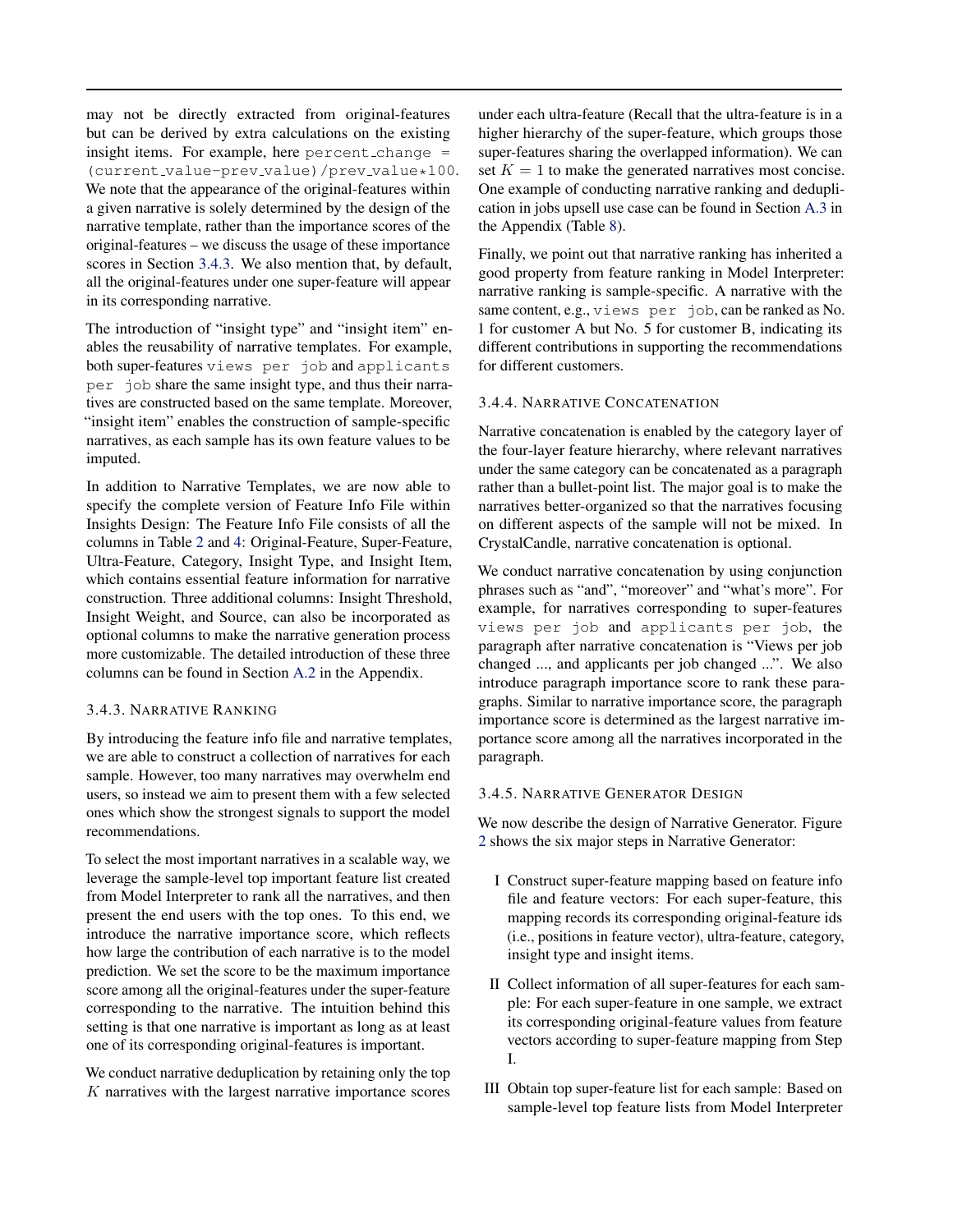Table 3. Narrative templates for interpreting jobs upsell model.

<span id="page-7-0"></span>

| <b>Insight Type</b> | <b>Narrative Template</b>                       |  |  |  |
|---------------------|-------------------------------------------------|--|--|--|
| quantity            | Purchased {quantity_num} {super_name} for       |  |  |  |
|                     | \${total_price}.                                |  |  |  |
| value_change        | {super_name} changed from {prev_value} to       |  |  |  |
|                     | {current_value} ({percent_change}%) in the last |  |  |  |
|                     | month.                                          |  |  |  |

Table 4. Insight type and insight item for selected features from jobs upsell model.

| <b>Original-Feature</b> | <b>Super-Feature</b> | <b>Insight Type</b> | <b>Insight Item</b> |
|-------------------------|----------------------|---------------------|---------------------|
| job_qty                 | job slots            | quantity            | quantity_num        |
| job_dprice_usd          | job slots            | quantity            | total_price         |
| job_view_s3             | views per job        | value_change        | prev_value          |
| job_view_s4             | views per job        | value_change        | current_value       |
| job_viewer_s3           | viewers per job      | value_change        | prev_value          |
| job_viewer_s4           | viewers per job      | value_change        | current_value       |
| job_applicant_s3        | applicants per job   | value_change        | prev_value          |
| job_applicant_s4        | applicants per job   | value_change        | current_value       |

and super-feature mapping from Step I, we rank each sample's top super-features by calculating narrative importance scores, and then use ultra-features to conduct deduplication (Section [3.4.3\)](#page-6-0).

- IV Obtain information of top super-features for each sample: For each sample, we join the information of all super-features from Step II onto the top super-feature list from Step III.
- V Construct top narratives for each sample: For each sample, we conduct narrative template imputation for each top super-feature (Section [3.4.2\)](#page-5-0).
- VI (Optional) Construct top paragraphs for each sample: For each sample, we conduct narrative concatenation according to category name (Section [3.4.4\)](#page-6-0).

## 3.5. Narrative Exporter

The generation of user-digestible narratives may not be the last step of a user-facing model explainer, instead the narratives should be further surfaced to various end user platforms such as sales/marketing intelligence platforms, Tableau dashboards and emails. Our solution is to incorporate an extra step called Narrative Exporter after the Narrative Generator, to unify the narrative surfacing process. Specifically, Narrative Exporter takes top narratives from Narrative Generator as its input, and converts them into a few specific formats of choice, such as html or email format. This step completes the end-to-end pipeline from machine learning platforms to end user platforms in CrystalCandle.

# 4. Use Cases at LinkedIn

LinkedIn leverages data to empower decision making in every area. One such area is sales, where data scientists built predictive machine learning models for account recommendation, covering the entire business landscape from customer acquisition to existing customer retention. Most of these predictive models are black-box models, making it challenging for data scientists to surface model outputs to sales teams in an intuitive way.

Furthermore, LinkedIn sales teams use multiple internal intelligence platforms. One typical platform, Merlin, aims to help sales representatives close deals faster by providing personalized and actionable sales recommendations/alerts. Before CrystalCandle, all these sales recommendations were rule-based. A typical example of rule-based recommendations is based on exploratory data analysis: Recommend the jobs upsell opportunity if views per job increased more than 10%, or the number of job posts increased more than 20% in the past month. As we can see, these rule-based recommendations were neither very accurate as model predictions nor scalable in their generation process.

CrystalCandle has assisted LinkedIn data scientists in converting machine intelligence from business predictive models into sales recommendations on platforms such as Merlin, where LinkedIn data scientists are typically both model owners and CrystalCandle users, while sales teams are the end users applying CrystalCandle's narrative insights to their work. One typical example of CrystalCandle-based sales recommendations on Merlin is with jobs upsell alerts. As introduced in Section [1,](#page-1-0) the jobs upsell model predicts how likely each account is to purchase more job slots.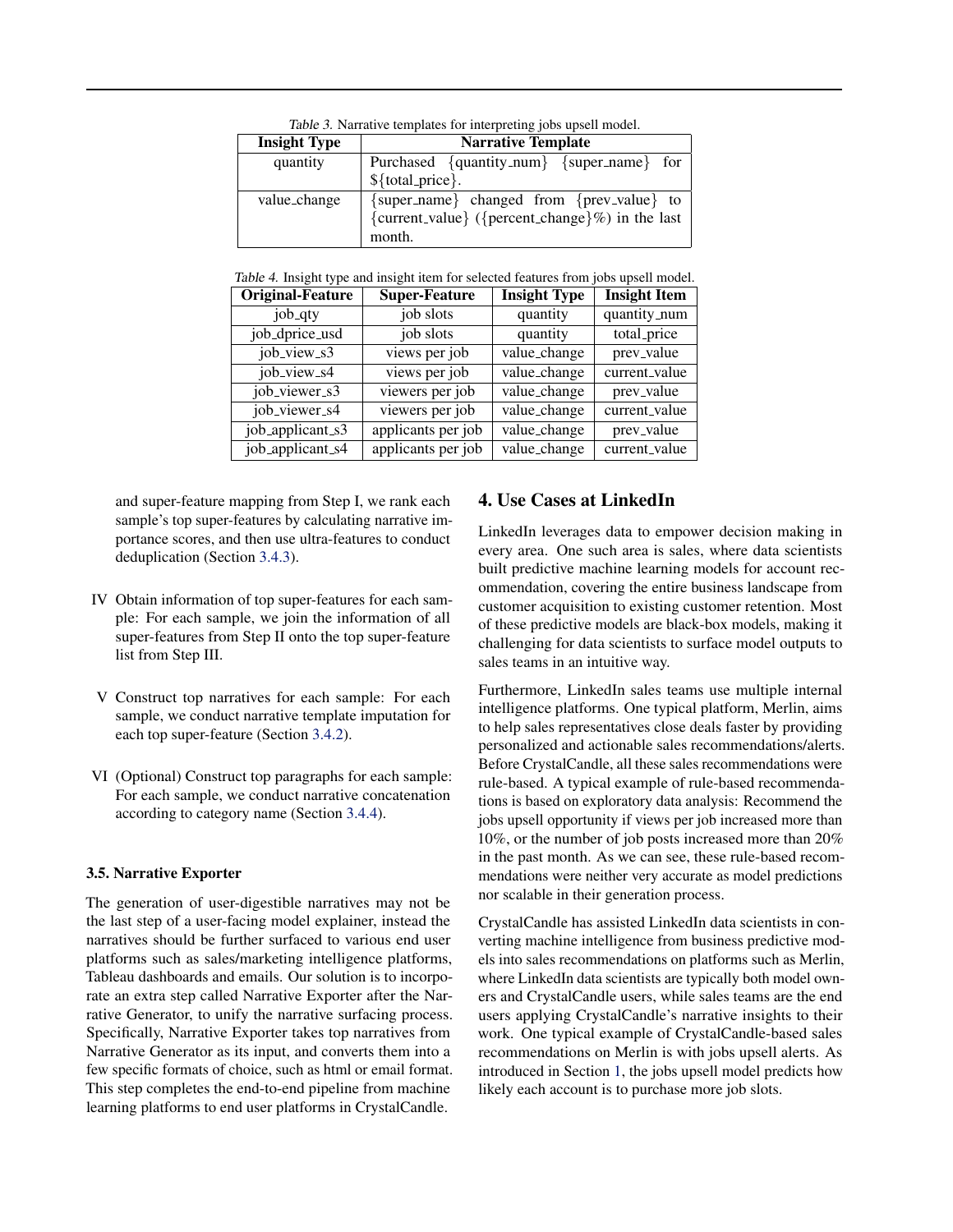<span id="page-8-0"></span>

Figure 2. Narrative Generator - Major Steps.

Figure [3](#page-9-0) shows how the jobs upsell alerts appear on Merlin. When a sales representative logs into Merlin, a list of account alerts including jobs upsell alerts are displayed on the Merlin homepage (Figure  $3(a)$  $3(a)$ ). On the summary page of the account, we see a sentence describing its propensity score. To learn more about the underlying reasons behind its recommendation, sales representatives can click the "Job Slots Upsell" button which will direct them to the account status page with more account details (Figure [3\(](#page-9-0)b)). In the Account Status section, top narrative insights are listed, e.g., both viewers per job and distinct countries that job posts seek talents from largely increased in the last month, which serve as strong signals of upsell propensity.

Besides Merlin, CrystalCandle-based sales recommendations have also been surfaced onto other sales platforms for different audiences and use cases with the help of Narrative Exporter. By the end of 2020, six CrystalCandle-based sales recommendations across four lines of LinkedIn business - Talent Solutions (LTS), Marketing Solutions (LMS), Sales Solutions (LSS) and Learning Solutions (LLS) have been on-boarded onto four internal sales intelligence platforms, which have been surfaced to more than five thousand sales representatives overseeing more than three million accounts.

#### 4.1. Evaluation Results

To understand how helpful CrystalCandle-based sales recommendations are to sales representatives, we turned to qualitative and quantitative evaluations of CrystalCandle performance.

In our qualitative evaluation, we collected feedback from sales representatives via questionnaires, interviews, and

other feedback channels. Similar approaches have been proposed in [\[15\]](#page-12-0) and [\[27\]](#page-12-0), where the authors argued that "subjective satisfaction is the only reasonable metrics to evaluate success in explanation". We have conducted a survey within a small group of sales representatives on the helpfulness of CrystalCandle-based sales recommendations (ratings from 1 - not helpful at all to 5 - couldn't do my job without them). Ten responses have been received with average satisfaction rating of 3.5 (standard error 0.4). We have also collected positive feedback from a broader group of sales representatives, which we summarized into three main points (A collection of feedback in the original can be found in Section [A.4](#page-14-0) in the Appendix):

- 1. Top narrative insights are clear to understand and effectively help sales representatives build trust in the account recommendations. These narrative insights bring important metrics to their attention, and prompt them to work on accounts that they may have not considered otherwise.
- 2. CrystalCandle-based sales recommendations serve as a comprehensive information center. Sales representatives appreciate that the top narrative insights are consolidated all in one place, to save their time of gathering information from different sources.
- 3. CrystalCandle-based sales recommendations provide a directional guidance for next steps. The top narrative insights allow sales representatives to act strategically, e.g., prepare customer-specific conversations.

Another way to evaluate the performance of CrystalCandlebased sales recommendations is via quantitative evaluation, which we conducted in two phases: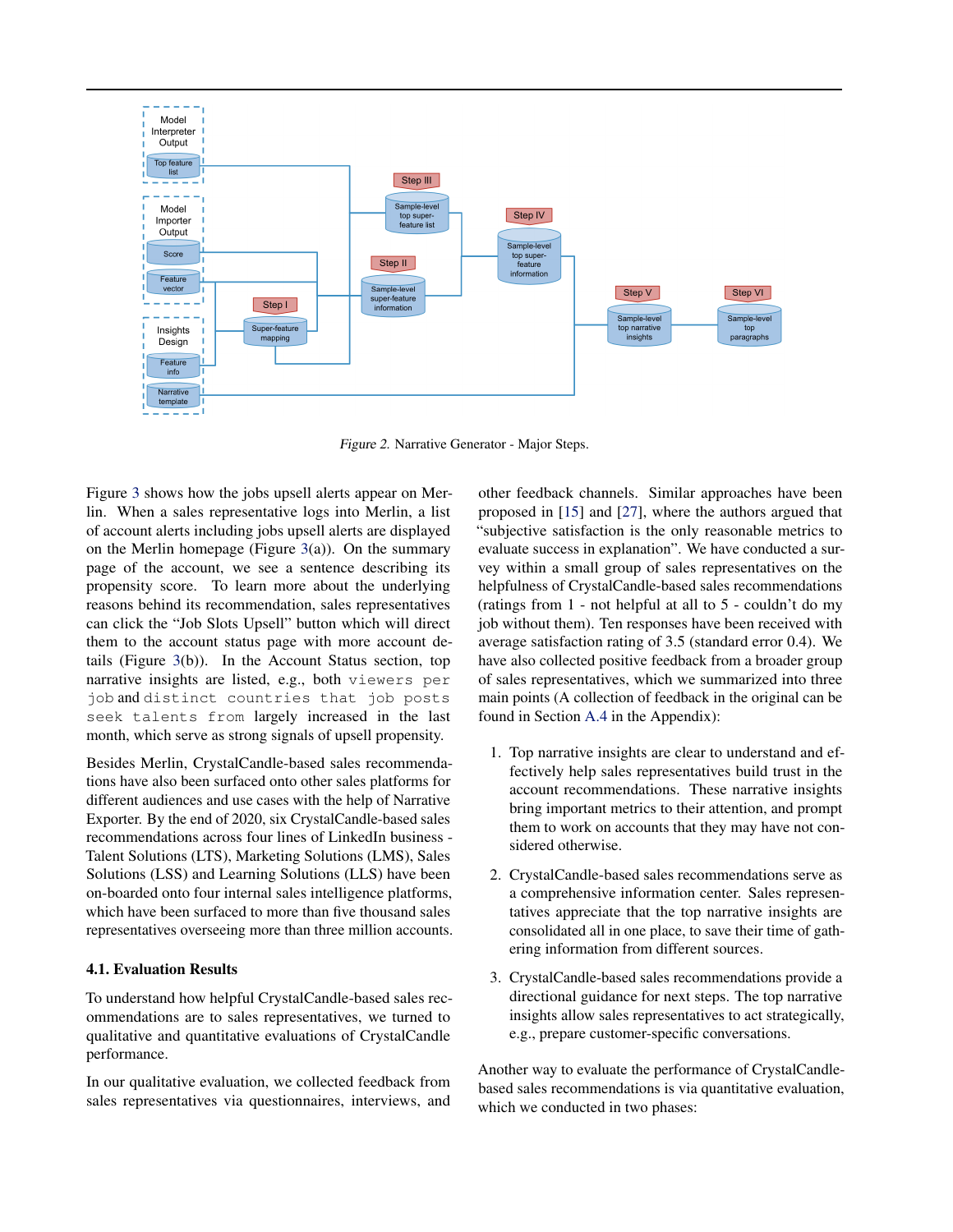<span id="page-9-0"></span>

Figure 3. Jobs Upsell Alerts on Merlin.

- 1. Phase I: Compare the adoption rate between CrystalCandle-based recommendations and rule-based recommendations. Table [5](#page-10-0) shows the interaction rates on all the CrystalCandle-based and rule-based Merlin Alerts across sales representatives in LTS and LLS respectively in the same 3-month time period, where the interaction rate is defined as  $#$  clicks  $/#$  impressions. CrystalCandle-based alerts have a significantly higher interaction rate than rule-based alerts, indicating that sales representatives are more engaged with CrystalCandle-based alerts. We note that potential confounding factors in this comparison may exist, e.g., the novelty of new alerts may lead to increased interactions. To address this novelty effect, we started our measurements of # impressions and # clicks one month after the new alerts launch date, in the hope that most of the sales representatives have already been familiarized with them. We have also extended the time period of measurements to three months to further reduce this potential novelty effect.
- 2. Phase II: Identify the differences with/without CrystalCandle-based recommendations via A/B testing. In the A/B testing design, for each sales representative, we randomly split his/her account book into treatment/ control groups, and we show the CrystalCandle-based recommendations to all the eligible accounts in the treatment group only. We then compare key metrics between the treatment and control groups, e.g., upsell rate and revenue for upsell recommendations (upsell rate  $=$  # successful upsell opportunities  $/$  # sales opportunites created), and churn rate and revenue lost for churn risk notifications. Table [6](#page-10-0) shows the A/B testing results of jobs upsell alerts and recruiters upsell alerts after a 3-month testing period, where "recruiters" is another LinkedIn product. We observe boosts in both key metrics: upsell rate and average spend per account, indicating that the CrystalCandle-based sales recommendations work effectively in driving the right

sales decisions and bringing in revenue to the company. We note that the A/B testing period of recruiters upsell alerts was during the COVID-19 crisis, where severe hiring freezes likely negatively impacted the market of recruiters products [\[28\]](#page-12-0), leading to lower than expected numbers of created opportunities and upsell opportunities in Table [6.](#page-10-0) As a result, the corresponding upsell rate lift of recruiters product is not statistically significant, and its average spend per account possesses a relatively large standard error.

## 4.2. Lessons from Deployment

We list key lessons we have learned from the deployment of CrystalCandle at LinkedIn:

1. Initial feedback we received after the launch of our first-ever CrystalCandle-based sales recommendations - jobs upsell alerts, was from sales representatives who found some narratives confusing. For example, one narrative was "Distinct countries of job posts changed value", which was identified as a vague statement: Did this mean "distinct countries where job post viewers come from" or "distinct countries where job posts seek talents from"?

To resolve the above issue, we worked with data scientists who built sales predictive models to host multiple working sessions with sales representatives. During working sessions, we walked through the top narrative insights with sales representatives, asked them about meaningfulness of feature descriptions and whether more granular information was needed, and then revised the feature descriptions and narrative templates in Insights Design accordingly. For example, when we identified which description was correct for "distinct countries of job posts", we updated the corresponding super-feature in Insights Design, which solved the above issue. Overall, we found it useful to iterate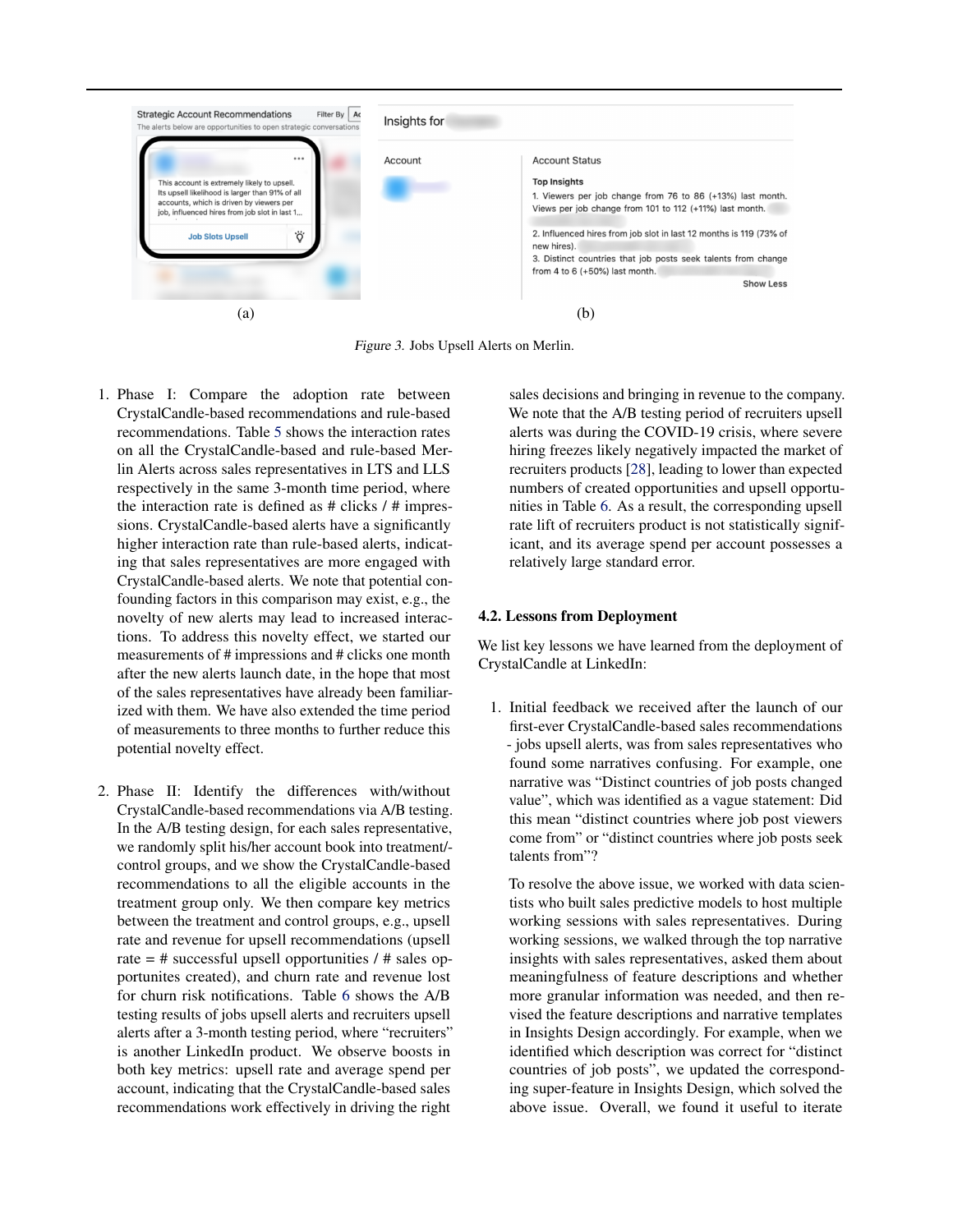|                                   |                         | LLS               | <b>LTS</b>        |
|-----------------------------------|-------------------------|-------------------|-------------------|
| <b>CrystalCandle-based Alerts</b> | # impressions           | 694               | 7,188             |
|                                   | $#$ clicks              | 41                | 167               |
|                                   | interaction rate (s.e.) | 5.9% (0.9%)       | $2.3\%$ $(0.2\%)$ |
| <b>Rule-based Alerts</b>          | # impressions           | 1,031             | 5,445             |
|                                   | $#$ clicks              | 25                | 91                |
|                                   | interaction rate (s.e.) | $2.4\%$ $(0.5\%)$ | $1.7\%$ $(0.2\%)$ |
| <b>Interaction Rate Lift</b>      | lift $(\%)$             | $+141%$           | $+39\%$           |
|                                   | lift (p-value)          | ${<}0.001***$     | $0.012**$         |

<span id="page-10-0"></span>Table 5. Interaction rate (# clicks / # impressions) of Merlin Alerts, CrystalCandle-based vs rule-based (standard error in parathesis).

Table 6. A/B testing results of jobs upsell alerts and recruiters upsell alerts (standard error in parathesis).

| <b>Alerts Type</b>   | Treatment/     | <b>Upsell</b>      | <b>Avg Spend</b>    |
|----------------------|----------------|--------------------|---------------------|
|                      | <b>Control</b> | Rate (s.e.)        | Per Account (s.e.)  |
| Jobs Upsell          | With Alerts    | $17.0\%$ $(1.1\%)$ | \$65,733 (\$4,703)  |
| Alerts               | No Alerts      | 14.0% (1.7%)       | \$32,626 (\$4,500)  |
|                      | Lift $(\% )$   | $+21%$             | $+101%$             |
|                      | Lift (p-value) | $0.084*$           | $0.074*$            |
| Recruiters           | With Alerts    | $9.6\% (2.7\%)$    | \$25,863 (\$14,209) |
| <b>Upsell Alerts</b> | No Alerts      | $5.9\%$ (2.2%)     | \$2,908 (\$1,236)   |
|                      | Lift $(\% )$   | $+63\%$            | $+789%$             |
|                      | Lift (p-value) | 0.214              | $0.071*$            |

\*significance codes: 0 '\*\*\*' 0.01 '\*\*' 0.05 '\*' 0.1 '' 1

\*\*treatment/control split: 70/30 in jobs upsell alerts, 50/50 in recruiters upsell alerts

through several rounds of improvements and feedback from our end users.

more than half. Frequently used narrative templates in CrystalCandle can be stored for potential future usage.

2. Making the narrative templates reusable is strongly recommended to CrystalCandle users, in order to save efforts in template construction and maintenance. A certain group of super-features can be narrated by one template, while others cannot. For example, the template value change in Table [3](#page-7-0) can only be applied to a super-feature with its original-feature pair in chronological order, such as job\_view\_s3 and job\_view\_s4 in Table [4](#page-7-0) (s3 and s4 stand for "two months ago" and "last month" respectively). However, this template cannot be used for the original-feature pair  $\overline{\text{obj}}$ job dprice usd, and instead we need to design a new template for it, such as template quantity in Table [3.](#page-7-0)

Therefore, when constructing narrative templates, we recommend that CrystalCandle users start with templates that accommodate as many of the super-features as possible, and then make new templates as needed until the rest of the super-features are covered. We found that if a narrative template is generalizable enough, it can also be used in other model interpretation use cases as well. In the Merlin use case, for example, over 80% of narrative templates used in jobs upsell alerts were reused in recruiters upsell alerts, which shortened the preparation time of recruiters upsell alerts by

# 5. Limitations and Future Work

Here, we list several limitations of CrystalCandle and discuss future work:

- CrystalCandle only supports supervised machine learning models whose input features are in tabular data format. Future work will aim to extend CrystalCandle to support a broader range of supervised learning models such as image classification and natural language processing models, as well as other types of models including unsupervised learning, semi-supervised learning and time series models.
- The Insights Design input, including the feature info file and narrative templates, is mostly manually created. We plan to investigate ways to auto-generate parts of Insights Design to further reduce manual efforts from CrystalCandle users.
- Translation of narrative templates into code is manually conducted. As future work, we will try to automate this process by identifying symbols and characters in narrative templates and converting them into appropriate code automatically.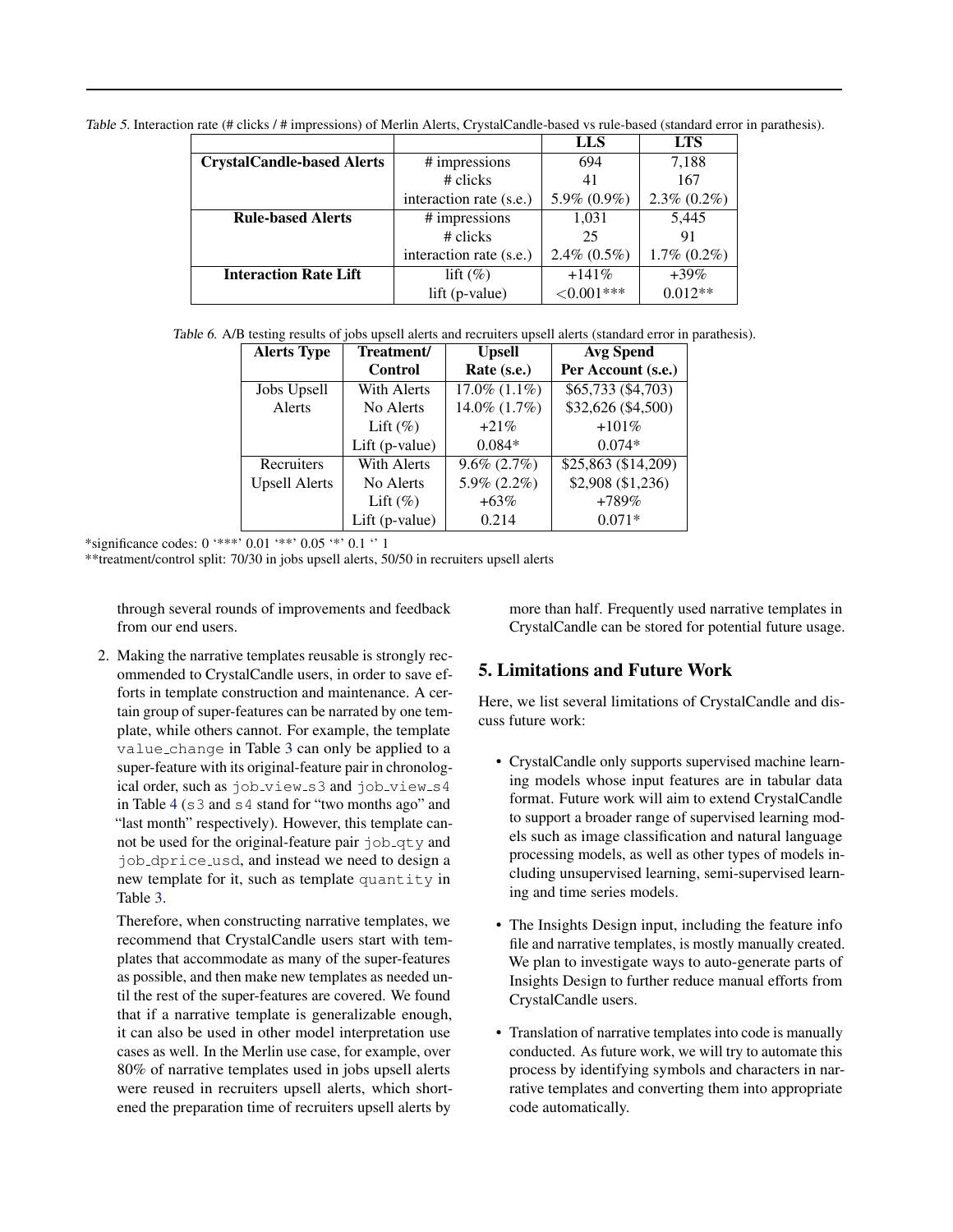# <span id="page-11-0"></span>6. Conclusion

In recent years, requests from end users of predictive models of understandable model outputs have become widespread, motivating the development of user-facing model explainers. In this paper, we proposed CrystalCandle, a novel userfacing model interpretation and narrative generation tool, which produces user-digestible narrative insights and reveals the rationale behind predictive models. The evaluation results in LinkedIn's use cases demonstrate that the narrative insights produced by CrystalCandle boost the adoption rate of model recommendations and improve key metrics such as revenue.

## Acknowledgements

We would like to express our special thanks to our colleagues at LinkedIn that put this work together, including Saad Eddin Al Orjany, Harry Shah, Yu Liu, Fangfang Tan, Jiang Zhu, Jimmy Wong, Jessica Li, Jiaxing Huang, Kunal Chopra, Durgam Vahia, Suvendu Jena, Ying Zhou, Rodrigo Aramayo, William Ernster, Eric Anderson, Nisha Rao, Angel Tramontin, Zean Ng, Ishita Shah, Juanyan Li, Rachit Arora, Tiger Zhang, Wei Di, Sean Huang, Burcu Baran, Yingxi Yu, Sofus Macskassy, Rahul Todkar and Ya Xu. We particularly thank Justin Dyer, Ryan Rogers and Adrian Rivera Cardoso for their helpful comments and feedback.

## References

- [1] D. Martens and F. Provost, "Explaining data-driven document classifications," *Mis Quarterly*, vol. 38, no. 1, pp. 73–100, 2014.
- [2] J. Moeyersoms, B. d'Alessandro, F. Provost, and D. Martens, "Explaining classification models built on high-dimensional sparse data," *arXiv preprint arXiv:1607.06280*, 2016.
- [3] M. T. Ribeiro, S. Singh, and C. Guestrin, "Why should i trust you?: Explaining the predictions of any classifier," in *Proceedings of the 22nd ACM SIGKDD International Conference on Knowledge Discovery and Data Mining*, pp. 1135–1144, ACM, 2016.
- [4] S. M. Lundberg and S.-I. Lee, "A unified approach to interpreting model predictions," in *Advances in neural information processing systems*, pp. 4765–4774, 2017.
- [5] S. M. Lundberg, G. Erion, H. Chen, A. DeGrave, J. M. Prutkin, B. Nair, R. Katz, J. Himmelfarb, N. Bansal, and S.-I. Lee, "From local explanations to global understanding with explainable ai for trees," *Nature machine intelligence*, vol. 2, no. 1, pp. 2522–5839, 2020.
- [6] Y. Zhang and X. Chen, "Explainable recommendation: A survey and new perspectives," *arXiv preprint arXiv:1804.11192*, 2018.
- [7] E. Strumbelj and I. Kononenko, "An efficient explanation of individual classifications using game theory," *The Journal of Machine Learning Research*, vol. 11, pp. 1–18, 2010.
- [8] E. Štrumbelj and I. Kononenko, "Explaining prediction models and individual predictions with feature contributions," *Knowledge and information systems*, vol. 41, no. 3, pp. 647–665, 2014.
- [9] D. Baehrens, T. Schroeter, S. Harmeling, M. Kawanabe, K. Hansen, and K.-R. Müller, "How to explain individual classification decisions," *The Journal of Machine Learning Research*, vol. 11, pp. 1803–1831, 2010.
- [10] M. Sundararajan, A. Taly, and Q. Yan, "Axiomatic attribution for deep networks," *arXiv preprint arXiv:1703.01365*, 2017.
- [11] A. Datta, S. Sen, and Y. Zick, "Algorithmic transparency via quantitative input influence: Theory and experiments with learning systems," in *2016 IEEE symposium on security and privacy (SP)*, pp. 598–617, IEEE, 2016.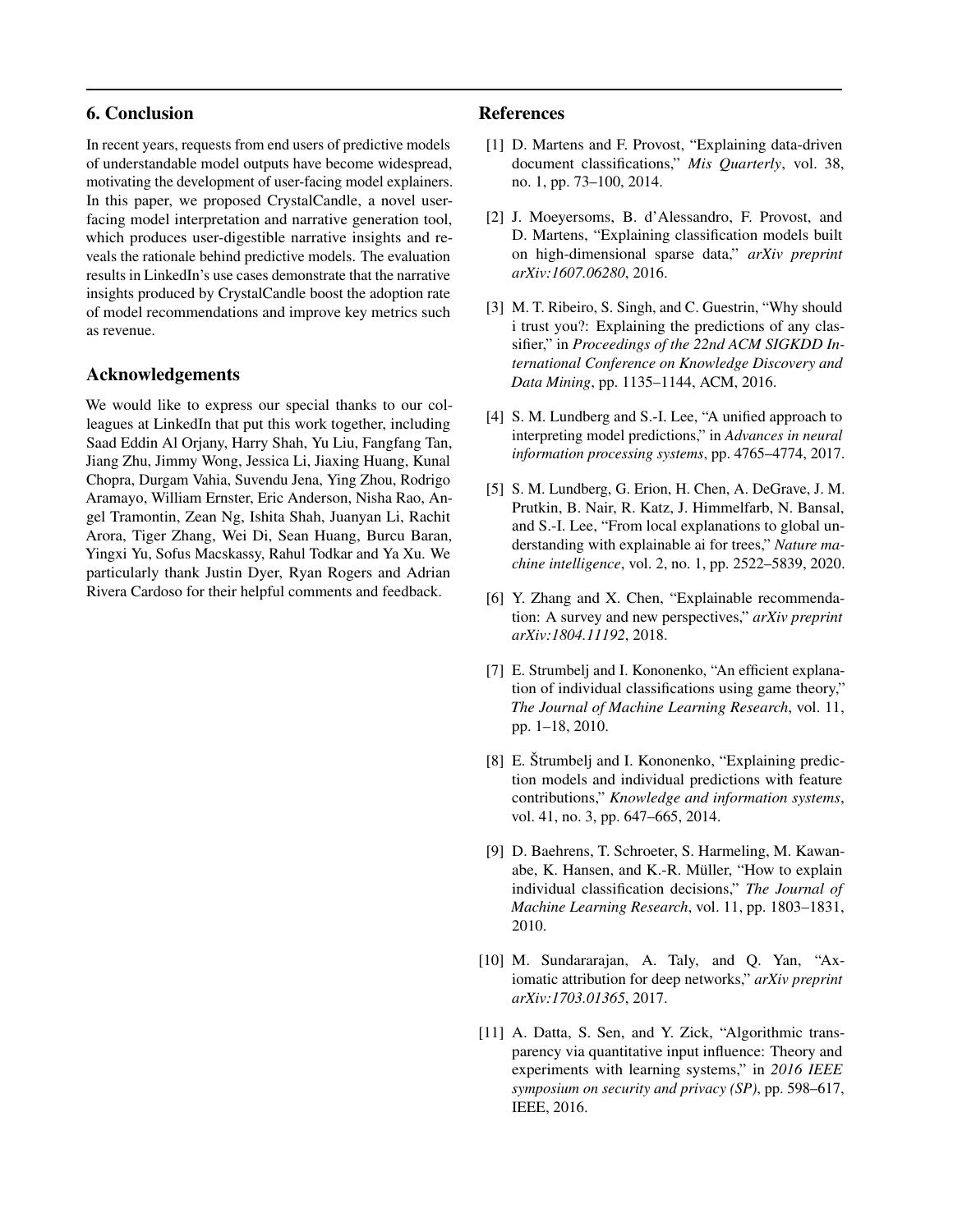- <span id="page-12-0"></span>[12] J. Lei, M. G'Sell, A. Rinaldo, R. J. Tibshirani, and L. Wasserman, "Distribution-free predictive inference for regression," *Journal of the American Statistical Association*, vol. 113, no. 523, pp. 1094–1111, 2018.
- [13] H. Nori, S. Jenkins, P. Koch, and R. Caruana, "Interpretml: A unified framework for machine learning interpretability," *arXiv preprint arXiv:1909.09223*, 2019.
- [14] P. Hall and N. Gill, *An introduction to machine learning interpretability*. O'Reilly Media, Incorporated, 2019.
- [15] E. Reiter, "Natural language generation challenges for explainable ai," *arXiv preprint arXiv:1911.08794*, 2019.
- [16] I. Baaj, J.-P. Poli, and W. Ouerdane, "Some insights towards a unified semantic representation of explanation for explainable artificial intelligence," in *Proceedings of the 1st Workshop on Interactive Natural Language Technology for Explainable Artificial Intelligence (NL4XAI 2019)*, pp. 14–19, 2019.
- [17] S. Antol, A. Agrawal, J. Lu, M. Mitchell, D. Batra, C. Lawrence Zitnick, and D. Parikh, "Vqa: Visual question answering," in *Proceedings of the IEEE international conference on computer vision*, pp. 2425– 2433, 2015.
- [18] L. A. Hendricks, Z. Akata, M. Rohrbach, J. Donahue, B. Schiele, and T. Darrell, "Generating visual explanations," in *European Conference on Computer Vision*, pp. 3–19, Springer, 2016.
- [19] F. Costa, S. Ouyang, P. Dolog, and A. Lawlor, "Automatic generation of natural language explanations," in *Proceedings of the 23rd International Conference on Intelligent User Interfaces Companion*, pp. 1–2, 2018.
- [20] P. Li, Z. Wang, Z. Ren, L. Bing, and W. Lam, "Neural rating regression with abstractive tips generation for recommendation," in *Proceedings of the 40th International ACM SIGIR conference on Research and Development in Information Retrieval*, pp. 345–354, 2017.
- [21] Y. Lu, R. Dong, and B. Smyth, "Why i like it: multitask learning for recommendation and explanation," in *Proceedings of the 12th ACM Conference on Recommender Systems*, pp. 4–12, 2018.
- [22] Y. Zhang, G. Lai, M. Zhang, Y. Zhang, Y. Liu, and S. Ma, "Explicit factor models for explainable recommendation based on phrase-level sentiment analysis," in *Proceedings of the 37th international ACM SIGIR conference on Research & development in information retrieval*, pp. 83–92, 2014.
- [23] N. Wang, H. Wang, Y. Jia, and Y. Yin, "Explainable recommendation via multi-task learning in opinionated text data," in *The 41st International ACM SIGIR Conference on Research & Development in Information Retrieval*, pp. 165–174, 2018.
- [24] Y. Tao, Y. Jia, N. Wang, and H. Wang, "The fact: Taming latent factor models for explainability with factorization trees," in *Proceedings of the 42nd International ACM SIGIR Conference on Research and Development in Information Retrieval*, pp. 295–304, 2019.
- [25] O. Biran and K. McKeown, "Justification narratives for individual classifications," in *Proceedings of the AutoML workshop at ICML*, vol. 2014, pp. 1–7, 2014.
- [26] R. Calegari, G. Ciatto, J. Dellaluce, and A. Omicini, "Interpretable narrative explanation for ml predictors with lp: A case study for xai.," in *WOA*, pp. 105–112, 2019.
- [27] F. Sovrano, F. Vitali, and M. Palmirani, "The difference between explainable and explaining: requirements and challenges under the gdpr," 2019.
- [28] K. Kimbrough, "Measuring the first full month of covid-19's impact on hiring in the u.s.." [https:](https://www.linkedin.com/pulse/measuring-first-full-month-covid-19s-impact-hiring-us-karin-kimbrough) [//www.linkedin.com/pulse/measuring](https://www.linkedin.com/pulse/measuring-first-full-month-covid-19s-impact-hiring-us-karin-kimbrough) [-first-full-month-covid-19s-impact](https://www.linkedin.com/pulse/measuring-first-full-month-covid-19s-impact-hiring-us-karin-kimbrough) [-hiring-us-karin-kimbrough](https://www.linkedin.com/pulse/measuring-first-full-month-covid-19s-impact-hiring-us-karin-kimbrough), 2020.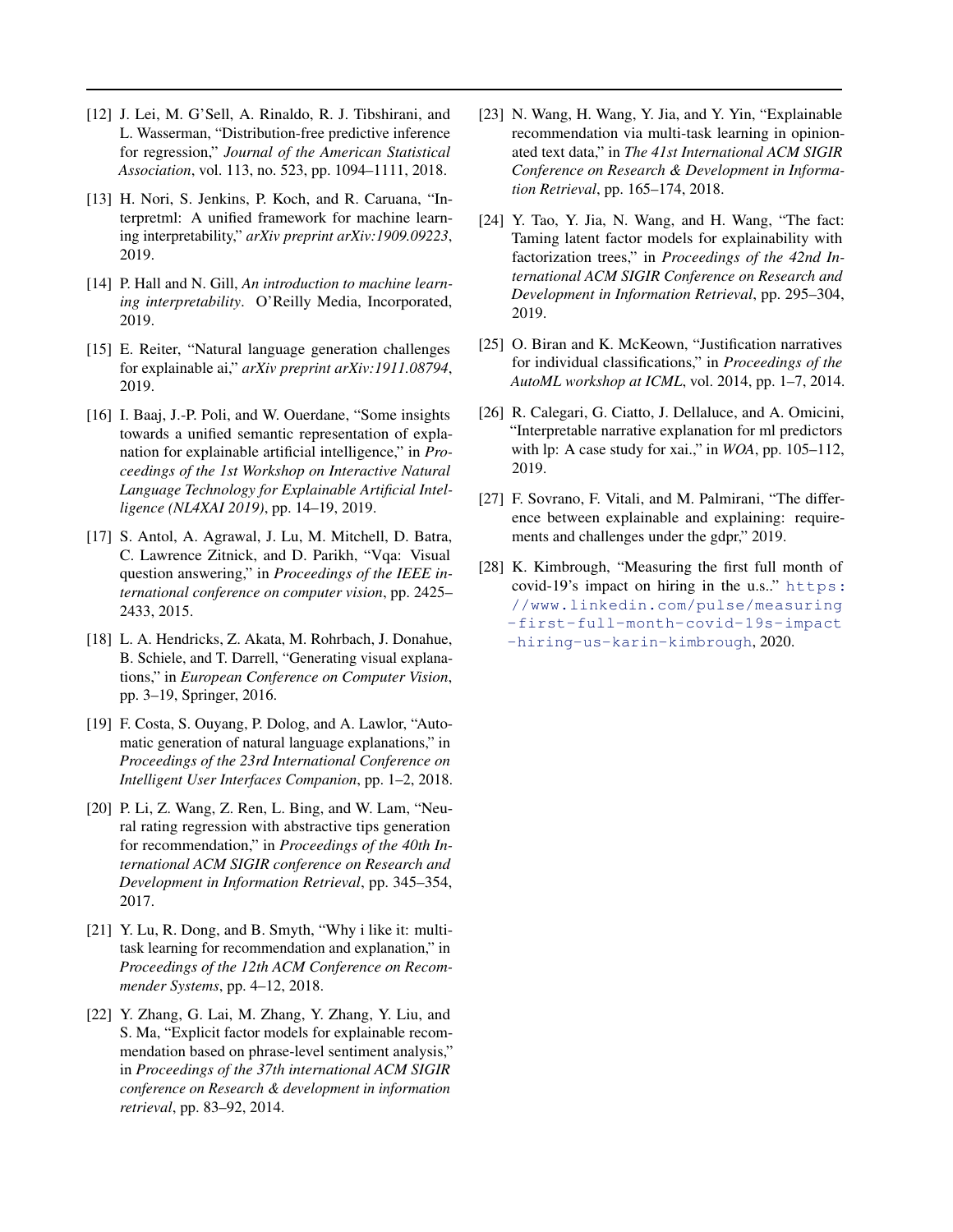# <span id="page-13-0"></span>A. Appendix

# A.1. Translate Narrative Templates into Code

We use the narrative template value\_change as an example to show how we can translate it into Scala code. This example can be easily generalized to other narrative templates and programming languages. Just to recap, the narrative template value change is: "{super name} changed from {prev\_value} to {current\_value} ({percent\_change}%) in the last month".

To calculate the extra insight item percent change, we can first build a helper function changePercent in Scala:

```
def changePercent(current_value: Double,
     previous_value: Double): String = {
     val change_percent =
3 (current_value, previous_value) match {
4 case (0, 0) => 0.0
5 case (a, b) => (a / b - 1) \times 1006 }
7 change_percent match {
8 case x if x.isInfinity => " "
9 case x if x >= 0 => " (+" ++
     change_percent ++ "%) "
10 case = \Rightarrow " (" ++ change_percent ++ "
     %) "
11 }
12 }
```
This helper function is used to first calculate the percent change from prev\_value to current\_value as change\_percent, and then convert change\_percent into a more user-friendly format: Empty if change percent is infinite (e.g., changed from 0 to 4),  $(+X\%)$  if change percent is positive (e.g., changed from 2 to 4  $(+100\%)$ , and  $(-X\%)$  if change percent is negative (e.g., changed from 4 to 2 (-50%)).

With the help of this helper function, we then build the Scala function valueChangeInsight for the narrative template value change which enables feature value imputation:

```
def valueChangeInsight(super_name: String
      , insight_item: Map[String, Double]):
     String = {
2 val change_percent_desc: String =
     changePercent(insight_item("
     current_value"),
4 insight_item("prev_value"))
5 (super_name.capitalize ++ " changed
     from "
6 ++ insight_item("prev_value") ++ " to "
     ++ insight_item("current_value")
8 ++ change_percent_desc ++ " in the last
      month.")
9 }
```
1. super name: The name of super-feature. E.g., views per job.

2. insight item: A Scala Map which maps all the insight items in the narrative template to their corresponding feature values for each sample. E.g., for customer A, insight item = Map ("prev\_value"  $\rightarrow$ 100, "current\_value"  $\rightarrow$  150).

In practice, we can conduct narrative template imputation by simply calling this Scala function. For example, we can run the following Scala code if we want to construct narrative insight of super-feature views per job for customer A:

```
val narrativeInsightA =
 valueChangeInsight("views per job", Map
  ("prev_value" -> 100, "current_value"
 -> 150))
```
The output will be "Views per job changed from 100 to 150 (+50%) in the last month".

# A.2. Additional Columns in Feature Info File

We briefly introduce three additional columns Insight Threshold, Insight Weight and Source in Feature Info File. A sample Feature Info File for the jobs upsell use case with these three columns included is shown in Table 7 (Due to space limitations, we omit columns that already exist in Table [2](#page-5-0) and [4\)](#page-7-0). CrystalCandle users can work with model owners to fill in these three columns, and adjust their values based on feedback collected from end users:

| Table 7. Feature Info File for selected features from jobs upsell |  |  |  |  |
|-------------------------------------------------------------------|--|--|--|--|
| model.                                                            |  |  |  |  |

| Original-        | Insight          | Insight | <b>Source</b> |
|------------------|------------------|---------|---------------|
| <b>Feature</b>   | <b>Threshold</b> | Weight  |               |
| job_qty          |                  | 0.8     | model         |
| job_dprice_usd   |                  | 0.8     | user          |
| job_view_s3      | percent_         | 1       | model         |
|                  | change $>10$     |         |               |
| job_view_s4      | percent_         | 1       | model         |
|                  | change $>10$     |         |               |
| job_viewer_s3    | percent_         | 1       | model         |
|                  | change>10        |         |               |
| job_viewer_s4    | percent_         |         | model         |
|                  | change $>10$     |         |               |
| job_applicant_s3 | percent_         | 1       | model         |
|                  | change $>5$      |         |               |
| job_applicant_s4 | percent_         |         | model         |
|                  | change $>5$      |         |               |

• Insight threshold: This threshold can be used to filter out those narratives not meeting certain

This Scala function has two inputs: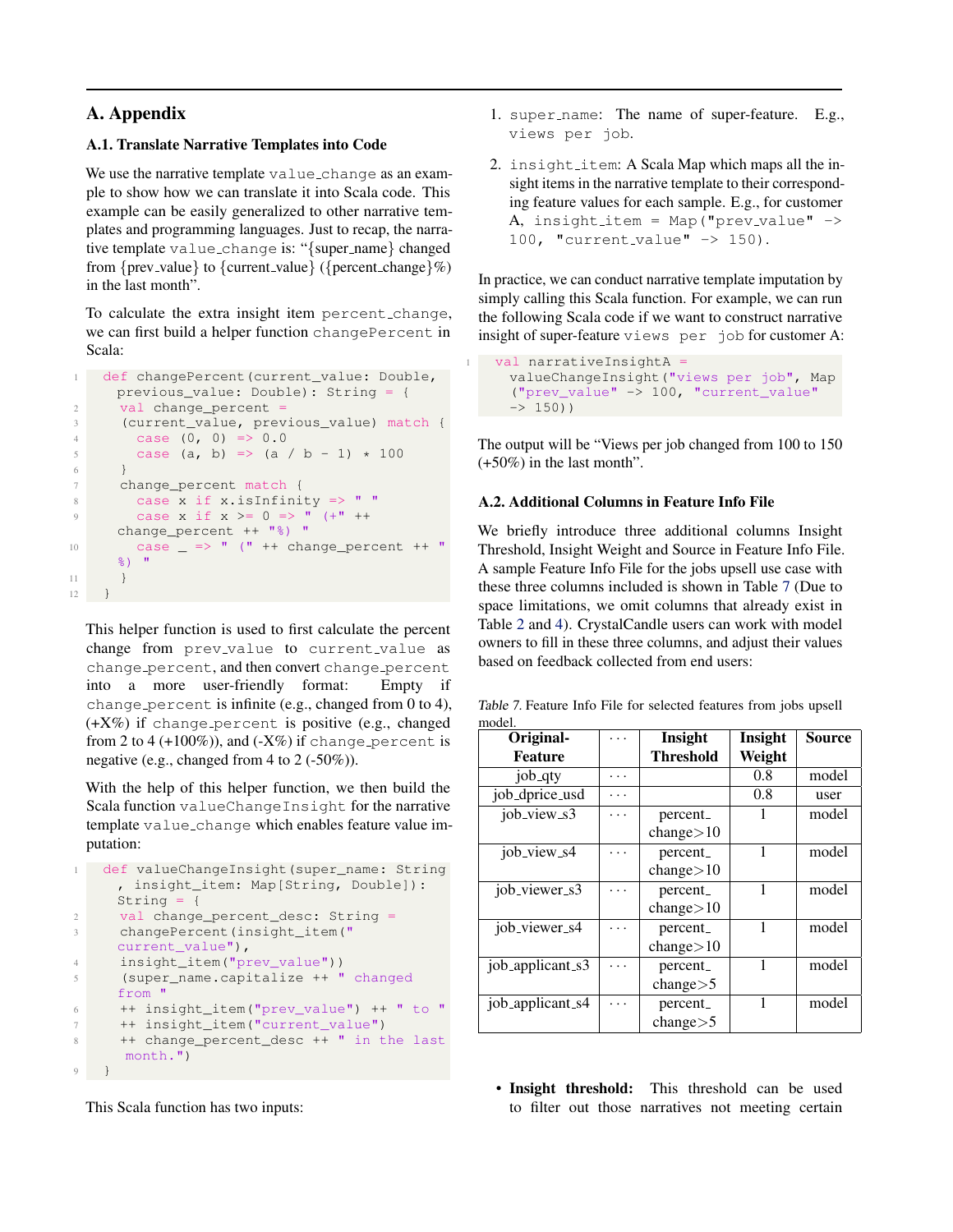<span id="page-14-0"></span>criteria, so that the remaining narratives can be more relevant to end users. For example, the insight threshold for super-feature views per job is percent change>10, thus only the narratives with the increment of job views larger than 10(%) will be shown to end users.

- Insight weight: This weight can be used to make adjustments to the narrative ranking. It takes values between 0 and 1 (default is 1), and is multiplied with the feature importance score from Model Interpreter to determine the final importance score for each original-feature. The motivation is to incorporate domain knowledge into narrative ranking: If we believe some original-features are predictive in modeling but not that informative to end users, we can lower their insight weights to prevent prioritizing their corresponding narratives.
- Source: Sometimes additional features from external data sources can also be used in narrative construction (together with model features). These additional features are usually in the formats incompatible with the predictive models (e.g., name, date and url), however, they can help make the generated narratives more informative. For example, a narrative can be "This customer spent 15 hours browsing websites last week, with the most visited website *xyz.com*", where 15 is a model feature, and *xyz.com* is an additional feature which can not be fed into the model directly. We can set "source" to be model or user to specify the source of each original-feature. Note that one narrative cannot be constructed by using only the additional features, i.e., the additional features must be paired with at least one model features under the same super-feature, to make sure that a valid narrative importance score can be assigned for narrative ranking.

#### A.3. Narrative Ranking Example

Table 8 shows one example of conducting narrative ranking and deduplication in jobs upsell use case for customer A. We set  $K = 1$  in narrative deduplication.

Table 8. Example of narrative ranking and deduplication in jobs upsell use case.

| Original-      | Super-         | Ultra-         | <b>Feature</b> |
|----------------|----------------|----------------|----------------|
| <b>Feature</b> | <b>Feature</b> | <b>Feature</b> | Imp. Score     |
| job_qty        | job slots      | job slots      | 0.3            |
| job_dprice_usd | job slots      | job slots      | 0.4            |
| job_view_s3    | views          | job view       | 0.2            |
|                | per job        |                |                |
| job_view_s4    | views          | job view       | 0.6            |
|                | per job        |                |                |
| job_viewer_s3  | viewers        | job view       | 0.3            |
|                | per job        |                |                |
| job_viewer_s4  | viewers        | job view       | 0.2            |
|                | per job        |                |                |

⇓ Narrative Importance Score Calculation

| Super-         | Ultra-         | <b>Narrative</b> | <b>Narrative</b> |
|----------------|----------------|------------------|------------------|
| <b>Feature</b> | <b>Feature</b> |                  | Imp. Score       |
| job slots      | job slots      | Purchased 30     | 0.4              |
|                |                | job slots        |                  |
| views          | job view       | Views per job    | 0.6              |
| per job        |                | changed          |                  |
| viewers        | job view       | Viewers per job  | 0.3              |
| per job        |                | changed          |                  |

⇓ Narrative Deduplication

| <b>Top Ultra-</b><br>Feature | <b>Top Narrative</b>   | <b>Narrative</b><br>Imp. Score |
|------------------------------|------------------------|--------------------------------|
| job view                     | Views per job changed  | 0.6                            |
| job slots                    | Purchased 30 job slots | 0.4                            |

#### A.4. Feedback from Sales Representatives

We list several comments from sales representatives in their original words:

- "These are awesome. I LOVE that you've called out the % of employees. All of these are SUPER helpful. The top insights are clear and concise. It would have taken me a lot of time to find all of that information, so I love that it is all laid out. It also prompts me to think more strategically, which I love."
- "Most accounts were on my radar, but perhaps not for the reasons highlighted in the insights—so calling that out provides a new perspective on potential entry point into an account/ways to actively engage with relevant insight/reason."